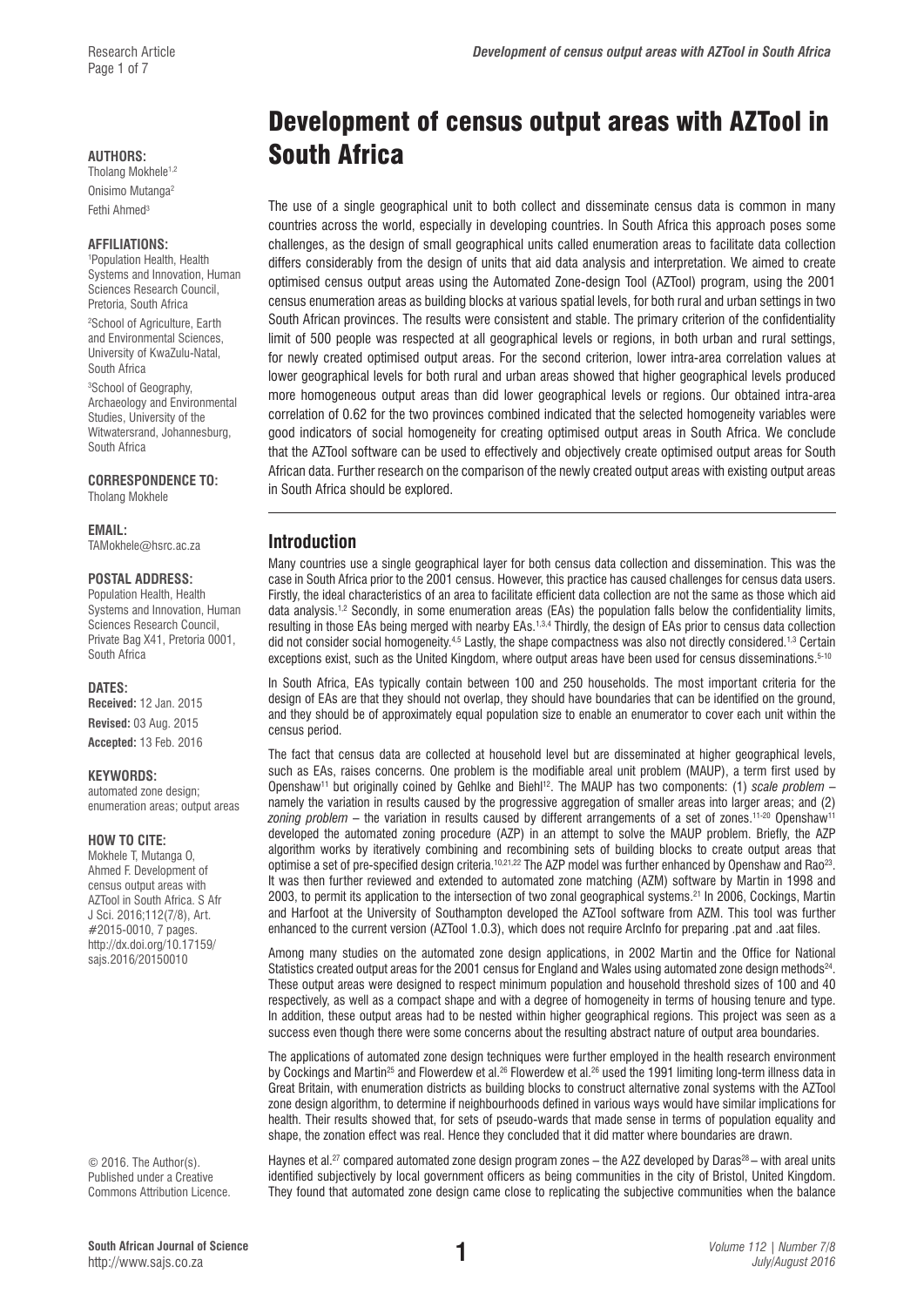of objectives and boundary constraints was adjusted. In 2009, Ralphs and Ang<sup>20</sup> developed new geographies in New Zealand using the AZTool. Their results indicated that the newly created geographies substantially outperformed the current geographies across almost all their optimisation criteria. Ralphs and Ang<sup>20</sup> argued that the algorithm they used was stable and consistent, hence it could repeatedly generate high-quality solutions in a timely manner. In France, Sabel et al.<sup>22</sup> used the AZTool program (using 250 m x 250 m cells as building blocks) to create new zones to explore relationships between asthma and deprivation in Strasbourg. Their newly-produced synthetic neighbourhood solution performed better than the then-existing IRIS census areas, as shown by stronger statistical relationships between asthma and deprivation.

In South Africa, for the 1991 and 1996 censuses, the same EAs were used for both census enumeration and dissemination. For the 2001 census, it was decided that census data must be released for an area larger than an EA to enhance confidentiality.4 For that purpose, two names were attached to each EA, and a spatial layer was created from the name attributes (SubPlaces and MainPlaces). In many instances the areas created were too large for most census data users. In 2005, a non-automated zone design approach was employed to create a small area layer (SAL) for dissemination of the 2001 census in an effort to meet user needs. A similar non-automated zone design approach was employed in the creation of SALs for the 2011 census data. This was mainly to create a spatial area layer that corresponded as closely as possible to the EA layer while adhering to the confidentiality limit of 500 people.4 The following criteria were set and adhered to as far as possible for the creation of the SAL. Firstly, EAs can only be merged if they are within the same SubPlace; secondly, EAs can only be merged if they have the same EA geography type; thirdly, an EA can only be merged if its population is less than 500; and lastly, the resulting small area polygons must have a population total of 500 or more.<sup>4</sup> These new criteria resulted in 56 255 SALs from the previous 80 787 EAs, as shown in Table 1. Table 1 highlights the South African geographical levels or regions used for the 2001 census.

| <b>Regions</b>                       | <b>Number</b> | <b>Population mean</b> |  |  |  |  |
|--------------------------------------|---------------|------------------------|--|--|--|--|
| Provinces                            | 9             | 4979997                |  |  |  |  |
| District municipalities <sup>a</sup> | 52            | 861 923                |  |  |  |  |
| Local municipalities <sup>b</sup>    | 257           | 174 397                |  |  |  |  |
| <b>MainPlaces</b>                    | 3109          | 14 416                 |  |  |  |  |
| <b>SubPlaces</b>                     | 21 243        | 2110                   |  |  |  |  |
| Small area layers                    | 56 255        | 797                    |  |  |  |  |

**Table 1:** South African geographical levels or regions for census 2001

#### *Source: Stats SA*

*a Includes 6 metropolitans that are both district and local municipalities*

Enumeration areas 80 787 555

*b Includes 20 district management areas*

The maintenance and update of provincial and municipality boundaries is the responsibility of the Municipal Demarcation Board, while the National Statistics Office (Statistics South Africa, Stats SA) is responsible for the creation and maintenance of MainPlaces, SubPlaces, SALs and EAs. In the creation of the SAL, only the census confidentiality limits and population size were addressed; social homogeneity and output shape were not. It is worth noting that out of 56 255 SALs, 13.5% of the SALs breached the confidentiality limit.4 Although the issue of census output areas being too large for most South African census data users had been addressed by the creation of the SAL, the issue of confidentiality remains a concern. Policies for census output areas vary from country to country, but confidentiality requirements are strictly enforced in almost

all countries. Therefore, the advanced techniques of automated zone design methods such as the AZTool are worth exploring for the creation of optimal output areas in South Africa. Our study attempted to address this by creating census output areas with AZTool software, using the 2001 census EAs as building blocks and prioritising the confidentiality limit (minimum population threshold of 500) as well as homogeneity, population mean target and shape compactness. In addition, we examined the performance of the AZTool program for both urban and rural areas in South Africa at different geographical levels or regions. This was to give a general picture as to how the program was likely to perform when the entire country was analysed.

### **Methods**

#### *Study area*

The study area comprised two of the nine provinces of South Africa. These were Free State, representing rural settings, and Gauteng, the most populated province but the smallest in area, representing urban areas. Free State province includes the former homelands of Phuthaditjhaba and Botshabelo, and is one of only two provinces that did not experience any provincial boundary change for the 2001 and 2011 censuses. It experienced less than 1.5% population increase within that period. Gauteng, by contrast, is the most populated and developed province in South Africa, and had the highest population growth between 2001 and 2011 (2.7%). The analysis of both provinces provides examples of rural and urban settings in South Africa.

The provincial, district, municipality and MainPlace levels were analysed for each province, to gain a better understanding of the performance of the AZTool at each geographical level in both rural and urban settings. In the Free State, Thabo Mofutsanyane district and Maluti-a-Phofung municipality were selected. In addition, Phuthaditjhaba MainPlace (a former homeland) was analysed to gain a full understanding of the behaviour of the AZTool at lower geographical levels in a rural setting. For Gauteng, City of Tshwane Metropolitan (which is both a district and a metropolitan municipality) was analysed, and Pretoria MainPlace was selected from this district or metro to explore the potential challenges that might occur in urbanised settings at lower geographical levels or regions.

#### *AZTool software*

The AZTool software version 1.0.3 (available from [www.geodata.soton.](www.geodata.soton.ac.uk) ac.uk<sup>10</sup>) was used for the creation of optimal output areas in our study. As mentioned earlier, this software was derived from the AZP developed by Openshaw<sup>11</sup>. The AZP-based algorithms normally take input building blocks and iteratively aggregate them into larger output areas from an initial random aggregation, by checking the effect of swapping individual building blocks between output areas based on criteria set by the user. Such criteria include mean population target, minimum population threshold, homogeneity and compactness of the shape. The user may also set various options for how the AZTool will operate; for example, how many iterations and swaps the AZTool should run, whether donuts are allowed or not (that is, one output area surrounding another), setting minimum boundary lengths, and allowing output areas to be wholly contained within higher geographical levels or regions.20

#### *Data preparation*

Our study employed EAs from 2001 census estimates<sup>29</sup> as building blocks to create new census output areas in South Africa. We were not able to access data at household and EA levels from Stats SA. The ESRI ArcGIS 10.2 software was used to prepare data for analysis by the AZTool and to display output results. The variables employed were total population, dwelling type and geotype, and higher geographical levels or regions. The geotype variable was the geography type of the EA, which was divided into the following categories: Geotype1=Formal Urban, Geotype2=Informal Urban, Geotype3=Informal Rural (tribal areas), and Geotype4=Formal Rural (farms). The AZTool expects the intra-area correlation variables to be provided as counts. Therefore, the geotype variable – which contained the above four categories – was expanded into four attributes, one for each category (each with a count of 0 or 1).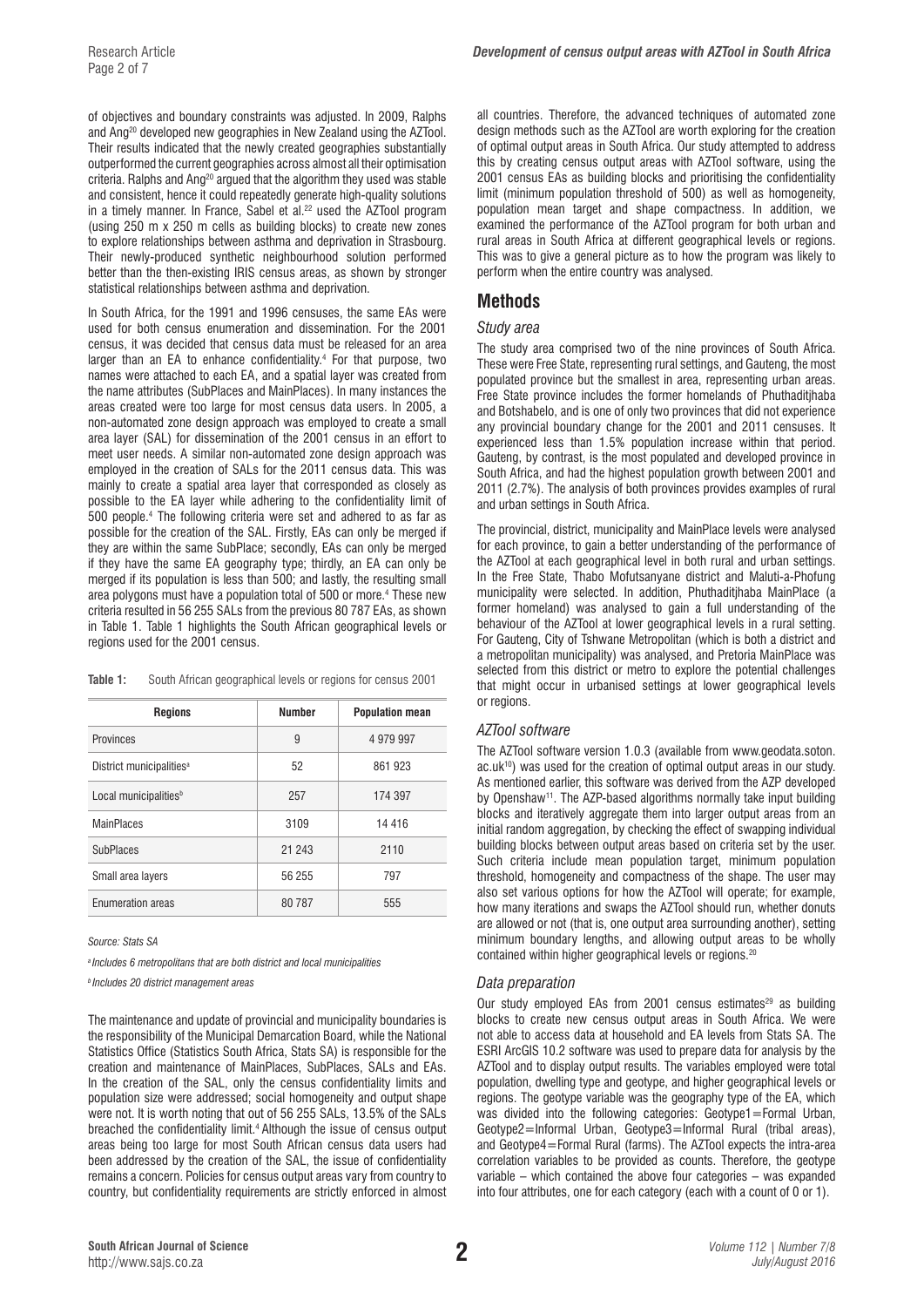The AZTImporter, which is part of the AZTool software download, was used to convert the building block shapefile (geospatial vector data format) to polygon attribute table (.pat) and arc attribute table (.aat) files. These files have the format required by the AZTool software.

#### *Zone design criteria*

The criteria or rules for the AZTool runs were set in the .xml parameter file. This file specifies the location of .aat and .pat files as well as defining the parameters, rules, constraints, criteria and column position of variables in the .pat file to be used in the AZTool run. The following criteria were considered for developing optimised output areas:

- minimum threshold population size: 500 (minimum used by Stats SA<sup>4</sup>)
- homogeneity: IAC measure of dwelling type and geotype variables
- shape compactness: perimeter squared per area (P2A)
- mean target population: 1000

The minimum threshold population size is a hard constraint, as are the higher geographical regions. The others are soft constraints, which are traded off in the objective criteria as in previous studies – which also indicated that it is not possible to satisfy all four criteria20,25,30. The weights for population target, homogeneity (IAC score) and shape compactness were left at the default weight of 100%, indicating that all were weighted equally. The same design criteria were applied to all geographical levels in both rural and urban settings.

#### Confidentiality limit

The population variable from the 2001 census was used for respecting the confidentiality limit, with a minimum population of 500 set for output areas.4 Generally, statistical spatial data analysis requires the aggregation of basic spatial areas into larger areas to preserve confidentiality, to minimise population differences and to reduce inaccuracies in the data.18 Therefore, the population target mean was also set to 1000 in this study in order to minimise population differences.

#### Degree of homogeneity

To measure the degree of homogeneity within the created output areas, IAC was employed. The IAC is a direct measure of within-area homogeneity, which is the correlation for a given variable between different people living in the same areal unit.<sup> $7,31-33$ </sup> Higher values indicate a higher degree of homogeneity within areas, coupled with a higher degree of heterogeneity between areas.7,33,34 The homogeneity variables that were selected from the 2001 census data included dwelling type and geotype. The dwelling type or housing type is a variable commonly used as a proxy for the social built environment homogeneity measure, as it has been identified as one of the variables that tends to possess a high degree of homogeneity.7,20 It was therefore applied in our study. The EA geographical type (geotype) was also used as one of the rules to create the SAL that was used to disseminate 2001 census data in South Africa.4

#### Shape compactness

Shape compactness, adapted from Cockings and Martin25 and Haynes et al.27, was used in an effort to produce more compact (circular rather than linear) output areas. The overall perimeter squared per area (P2A) was used as a measure of shape compactness. Lower P2A mean values indicated that output shapes were more compact, whereas higher P2A mean values indicated that output areas were less compact.

#### **Results**

This section presents results for both rural and urban settings at all geographical levels. Figure 1a shows the boundaries of original EAs of Phuthaditjhaba MainPlace, and indicates an EA that is widely spread on the northern part of the study area. This is typical especially for rural areas in South Africa. In most cases, EAs that are large in size in the rural areas are sparsely populated. Figure 1b shows the newly created output areas for the same area of Phuthaditjhaba. Donut EAs or building blocks, which are areas that completely surround other areas (such as the ones on the north-eastern part of our study area), no longer show in the new output areas. These have been combined with other building blocks to form the largest output area in terms of size. However, the largest EA in terms of coverage or area does not possess the greatest total population. This indicates that some building blocks which formed the new output area were not as populated as some of their counterparts in the same northern part, or in the southern part of the study area.



**Figure 1:** Phuthaditihaba MainPlace: (a) original building block EAs, (b) newly created output areas.

Table 2 highlights the statistical characteristics of the original EAs and the newly created output areas for the rural areas in all four geographical regions. It is important to note that the original EAs were slightly more homogeneous and compact than the newly created output areas, at all geographical levels. The confidentiality threshold of 500 was not breached at any of the four geographical levels (MainPlace, municipality, district and provincial). The results show a steady increase in IAC from the lower geographical level (0.22) to the higher geographical level (0.59), meaning that the degree of homogeneity within–area increased as the geographical level increased. The mean population sizes were also close to the targeted mean, with reasonable standard deviations, but the MainPlace level had a higher mean value and standard deviation compared with the municipal level. The mean shape tended to increase from lower to higher geographical levels, indicating that the output areas at higher geographical levels were much less compact in shape than those of lower geographical levels (which had lower means and lower standard deviations).

For urban areas, a similar trend was noticed. The EAs were slightly more homogeneous and compact than the newly created output areas at all geographical levels. Table 3 shows that the IAC increased dramatically from 0.09 at MainPlace level to 0.46 for the district or metro level. The provincial level experienced a slight decrease to 0.45. The mean population limit was adhered to at all geographical levels, as it was for the rural areas. For both rural and urban areas, IAC values at the lower geographical levels were smaller than IAC values at higher geographical levels.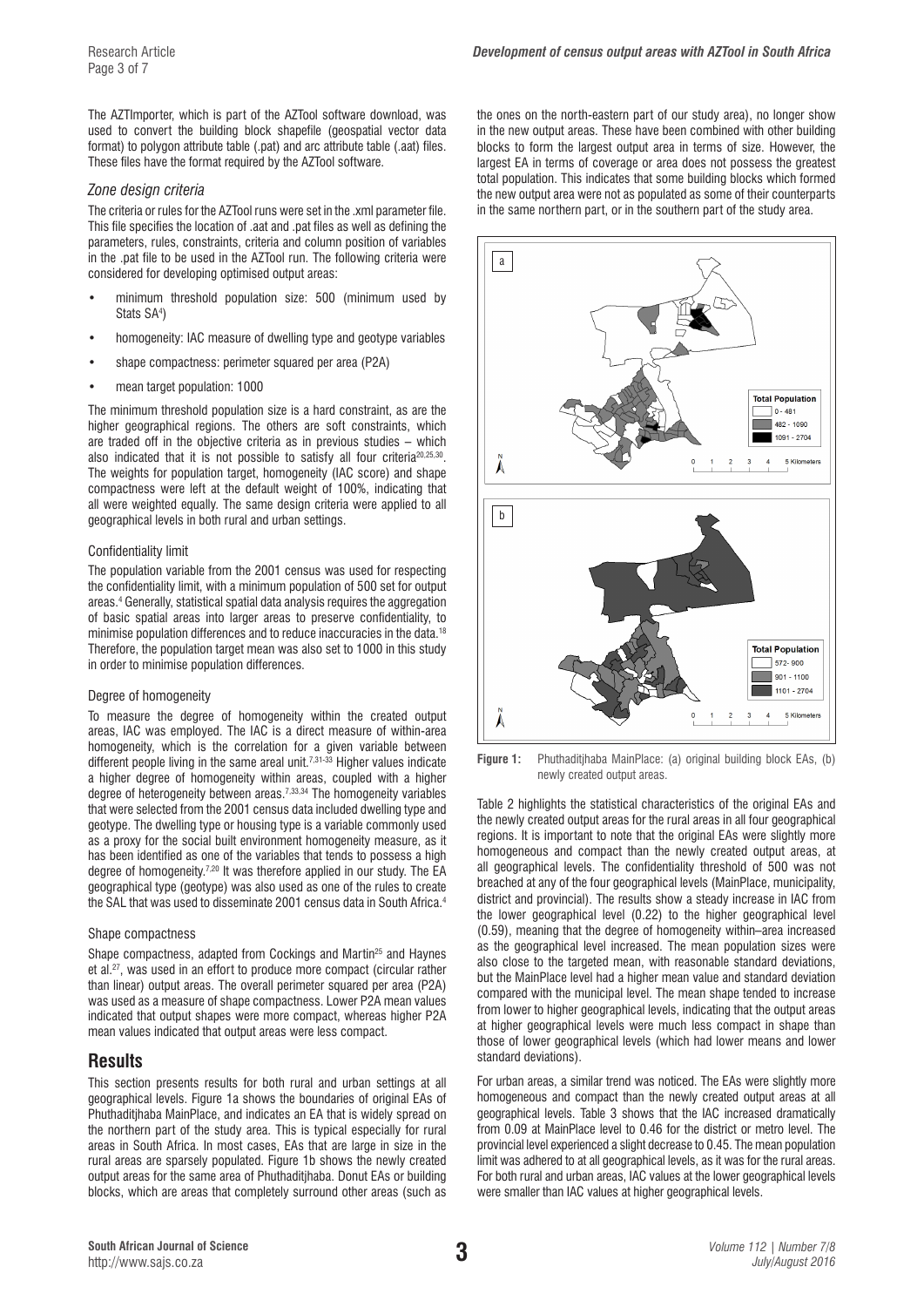#### **Table 2:** Statistical characteristics of enumeration areas and output areas at various geographical levels for rural settings

|                               | <b>Number of zones</b> |              |      | Population |      | Shape |      | Homogeneity            |  |
|-------------------------------|------------------------|--------------|------|------------|------|-------|------|------------------------|--|
|                               |                        | min          | max  | mean       | s.d. | mean  | s.d. | Intra-area correlation |  |
| <b>Enumeration areas</b>      |                        |              |      |            |      |       |      |                        |  |
| Phuthaditjhaba MainPlace      | 86                     | $\mathbf 0$  | 2704 | 621        | 451  | 25    | 9    | 0.25                   |  |
| Maluti-a-Phofung Municipality | 747                    | $\mathbf{0}$ | 2704 | 480        | 313  | 26    | 9    | 0.58                   |  |
| Thabo Mofutsanyane District   | 1412                   | $\mathbf 0$  | 6196 | 518        | 410  | 26    | 9    | 0.66                   |  |
| <b>Free State Province</b>    | 5182                   | $\mathbf 0$  | 9269 | 519        | 454  | 26    | 10   | 0.65                   |  |
| <b>Output areas</b>           |                        |              |      |            |      |       |      |                        |  |
| Phuthaditjhaba MainPlace      | 49                     | 572          | 2704 | 1090       | 341  | 27    | 10   | 0.22                   |  |
| Maluti-a-Phofung Municipality | 349                    | 610          | 2704 | 1027       | 232  | 32    | 13   | 0.50                   |  |
| Thabo Mofutsanyane District   | 667                    | 581          | 5292 | 1087       | 403  | 33    | 13   | 0.56                   |  |
| <b>Free State Province</b>    | 2440                   | 547          | 9269 | 1101       | 489  | 31    | 12   | 0.59                   |  |

**Table 3:** Statistical characteristics of enumeration areas and output areas at various geographical levels for urban settings

|                                 | <b>Number of zones</b> |             |      | <b>Population</b> |      | <b>Shape</b> |      | Homogeneity            |  |
|---------------------------------|------------------------|-------------|------|-------------------|------|--------------|------|------------------------|--|
|                                 |                        | min         | max  | mean              | s.d. | mean         | s.d. | Intra-area correlation |  |
| <b>Enumeration areas</b>        |                        |             |      |                   |      |              |      |                        |  |
| Pretoria MainPlace              | 865                    | $\mathbf 0$ | 4625 | 610               | 358  | 24           | 9    | 0.11                   |  |
| <b>City of Tshwane District</b> | 2115                   | 0           | 8802 | 726               | 538  | 24           | 9    | 0.50                   |  |
| <b>Gauteng Province</b>         | 13 200                 | $\mathbf 0$ | 9627 | 667               | 563  | 24           | 8    | 0.50                   |  |
| <b>Output Areas</b>             |                        |             |      |                   |      |              |      |                        |  |
| Pretoria MainPlace              | 500                    | 621         | 5026 | 1056              | 320  | 28           | 11   | 0.09                   |  |
| <b>City of Tshwane District</b> | 1276                   | 502         | 8802 | 1203              | 514  | 27           | 10   | 0.46                   |  |
| <b>Gauteng Province</b>         | 7253                   | 501         | 9627 | 1214              | 520  | 27           | 9    | 0.45                   |  |

This means that higher geographical levels produced more homogeneous output areas than did the lower levels. This finding might be due to the fact that at higher geographical levels there are many building blocks that output areas can be constructed from, whereas at lower geographical levels there are fewer building blocks and hence the AZTool has limited options with regard to improving the IAC or any other constraints. With regard to the compactness of the shape of the output areas, a contradiction to what happened in rural areas was noted. The lower geographical levels' output areas were less compact compared with those of higher geographical areas.

Table 4 shows the comparison of rural and urban provinces as well as their combined results. The mean population threshold was not breached for either province or when the two were combined. The urban province, Gauteng, seemed to be outperformed by the rural province with regard to the degree of homogeneity, but it outperformed the rural province with regard to compactness of the output shapes. Similar trends were noted at other geographical levels. The IAC for two provinces combined was higher than that of the two provinces run separately, whereas the shape of output areas for the combined provinces was more compact than that of Free State province. The higher degree of homogeneity (IAC of 0.62) for both provinces combined suggests that the selected variables can be

used as good indicators of social homogeneity, to create homogeneous output areas across the entire country.

#### *Optimal number of AZTool runs*

Several AZTool runs were performed for Phuthaditihaba and Pretoria MainPlaces to see if increasing the number of iteration runs would improve the results. For Phuthaditjhaba, there was only a slight improvement in the results when the runs were increased up to 1000. For Pretoria MainPlace, IAC values remained constant throughout the runs (10 to 1000) at 0.09, while the mean shape compactness declined only slightly from 28 to 27 after 500 runs. It is worth noting that the higher number of runs came at a price of increased processing time. Therefore, if no tangible improvement with regard to output areas is achieved with a higher number of runs, it may be wise to retain a low number of runs; hence, 10 runs were kept in this case. On average, it took approximately three to four hours of processing time when Gauteng and Free State provinces were combined, with 10 runs. Free State province on its own, and lower geographical regions in both rural and urban areas, took a much shorter time to complete. We anticipate that if the creation of census output areas using the AZTool program is considered for the entire country, processing might take between 10 and 18 hours. But with an increased number of runs, such as 1000, processing would take even longer.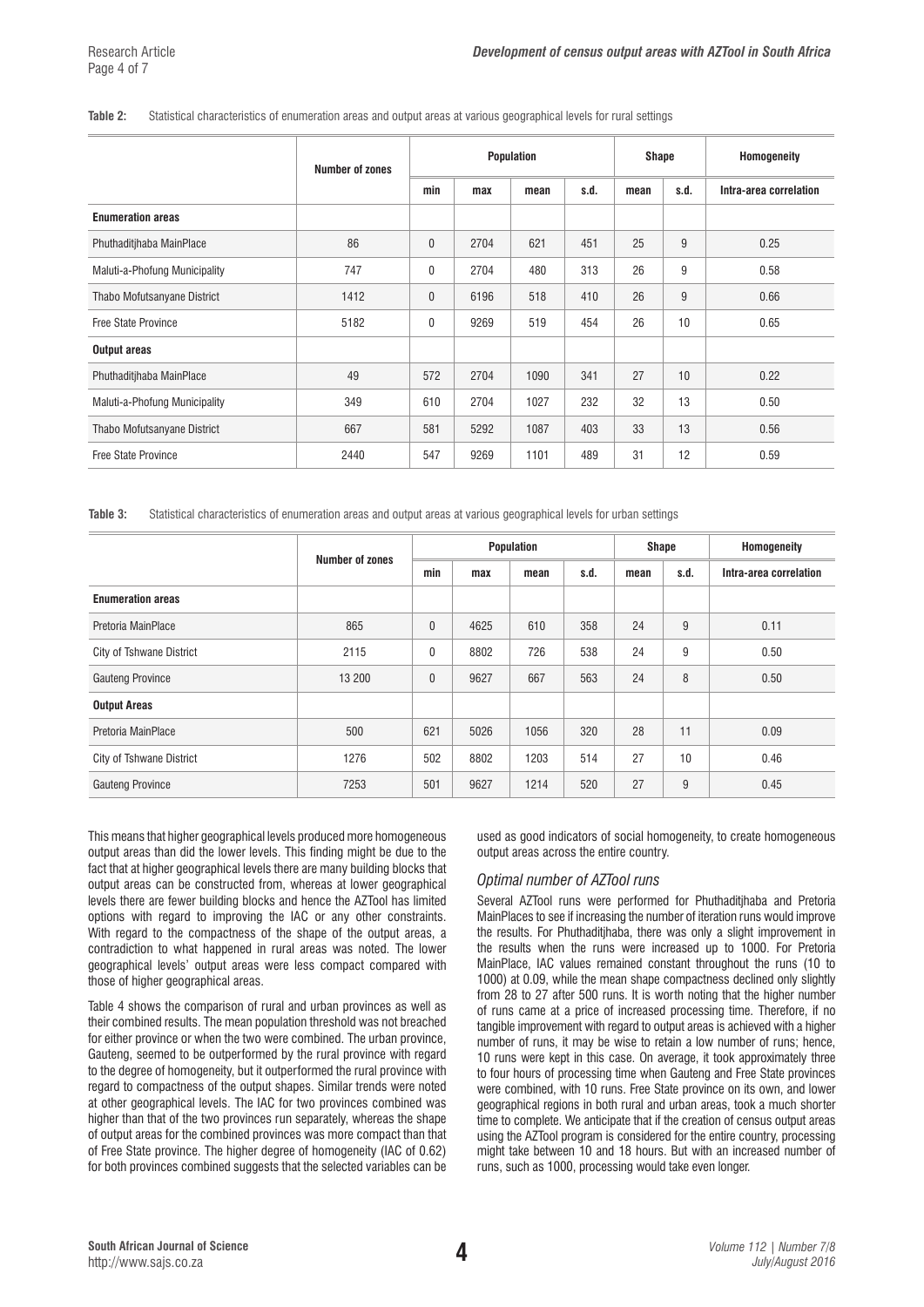| Table 4: | Statistical characteristics of Free State and Gauteng Province output areas and the two provinces combined |  |  |  |  |
|----------|------------------------------------------------------------------------------------------------------------|--|--|--|--|
|          |                                                                                                            |  |  |  |  |

| Region       | <b>Output areas</b> |     |      | <b>Population</b> |      | <b>Shape</b> |      | Homogeneity            |  |
|--------------|---------------------|-----|------|-------------------|------|--------------|------|------------------------|--|
|              |                     | min | max  | mean              | s.d. | mean         | s.d. | Intra-area correlation |  |
| Gauteng      | 7253                | 501 | 9627 | 1214              | 520  | 27           | 9    | 0.45                   |  |
| Free State   | 2440                | 547 | 9269 | 1101              | 489  | 31           | 12   | 0.59                   |  |
| All combined | 9773                | 502 | 9627 | 1176              | 515  | 28           | 10   | 0.62                   |  |

**Table 5:** Statistical outputs of merged districts against Free State Province (single run)

| Region                  | <b>Output areas</b> |     | Population |      | <b>Shape</b> |      | Homogeneity |                        |
|-------------------------|---------------------|-----|------------|------|--------------|------|-------------|------------------------|
|                         |                     | min | max        | mean | s.d.         | mean | s.d.        | Intra-area correlation |
| Lejweleputswa           | 558                 | 541 | 9269       | 1143 | 580          | 30   | 12          | 0.40                   |
| Motheo                  | 669                 | 517 | 6252       | 1093 | 425          | 31   | 12          | 0.60                   |
| Northern Free State     | 409                 | 573 | 7116       | 1116 | 551          | 30   | 11          | 0.44                   |
| Thabo Mofutsanyane      | 667                 | 581 | 5292       | 1087 | 403          | 33   | 13          | 0.56                   |
| Xhariep                 | 123                 | 578 | 5183       | 1105 | 525          | 33   | 11          | 0.34                   |
| <b>Merged districts</b> | 2426                | 517 | 9269       | 1108 | 487          | N/A  | N/A         | 0.47                   |
| <b>Free State</b>       | 2440                | 547 | 9269       | 1101 | 489          | 31   | 12          | 0.59                   |

### *Respecting higher geographical levels or regions*

In an effort to make sure that output areas were nested within higher geographical regions such as MainPlace, municipality and district, the 'Respect Regions' rule was set to 'True' in the .xml parameter file for the AZTool program. The AZTool could not successfully produce any solutions when any of the higher geographical regions were respected. To overcome this, higher geographical regions were analysed separately and merged at the end to produce an overall output for Free State province (Table 5). The results show that an average IAC score (0.46) for the five districts was below the exact IAC score (0.59) for Free State. The importance of census output areas nesting within higher geographical levels is to enable exact statistics to be compiled for geographical areas used for applications such as elections or public resource allocation. However, these higher geographical levels change regularly as the population grows, which makes it difficult to keep census output areas nested within them. Hence, some countries – including Australia, England and Wales – have removed the requirement for census output areas to be nested within certain higher geographical levels.<sup>34</sup>

### *Boundary length constraint*

Boundary length is the length of the perimeter of boundaries that is shared between adjacent building blocks. When minimum boundary length was set to 5%, the shape of the output areas for Pretoria MainPlace improved slightly compared with the shape of the original EA building block. At the same time, the population mean increased away from the population target mean. The IAC measure did change compared to when the minimum boundary length was ignored. Care should be taken when using this option, as many building blocks might become isolated due to boundary length restrictions. This was the case for Phuthaditjhaba MainPlace.

### *Donut constraint*

Overall, donut areas were allowed in all analyses. Figure 2a shows some donut output areas (shaded on the map) in the western part of Pretoria MainPlace. Further experiments were undertaken with donuts not allowed in the final output areas for MainPlace, municipality and district levels for the two provinces. When comparing 'donuts allowed' against



**Figure 2:** Newly created output areas for Pretoria MainPlace: (a) with donuts allowed, (b) with donuts not allowed.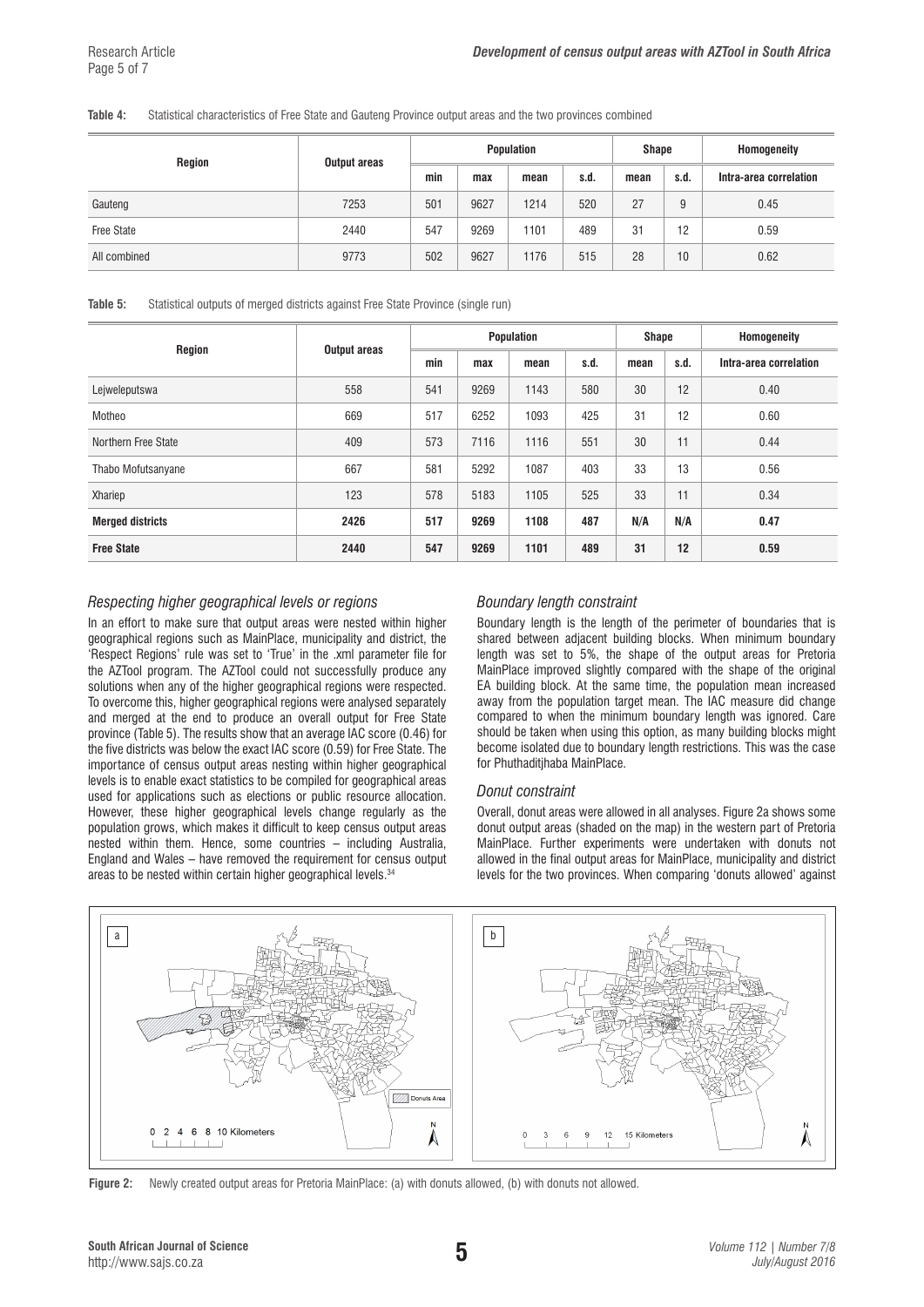'donuts not allowed', the results showed that not allowing donuts had little or no effect on the shape compactness of the output or on the IAC score's degree of homogeneity. For example, the western part of Pretoria MainPlace no longer contained donuts, as illustrated in Figure 2b. In general the inclusion of a donut constraint made no real difference in this experiment. The donut criterion might be of importance in a broader application for avoiding disjointed census output areas, especially when output areas are created for mapping and analysis.

### **Discussion**

This paper illustrates the potential of automated zone design techniques, and possible challenges that might occur when applying such techniques in the creation of optimised output areas in South Africa. Generally, we noted that the original building blocks were slightly more homogeneous and compact than the newly created output areas, at all geographical levels and for both rural and urban settings. The IAC values were smaller at lower geographical levels than those of any higher geographical levels, for both rural and urban areas. This indicates that higher geographical levels produced more homogeneous output areas than did lower geographical levels. One reason might be that at a higher geographical level there are many building blocks from which output areas can be constructed, whereas at lower geographical levels there are fewer building blocks. Hence, the AZTool has limited options with regard to improving IAC and other constraints. Similarly, in New Zealand, Ralphs and Ang<sup>20</sup> found that larger areas seemed to be more homogenous with each other compared with smaller areas (i.e. evidence of a scale effect of MAUP). Lower IAC scores for lower geographical levels – MainPlace levels - were also noted in previous studies at detailed levels.<sup>9,10,33</sup>

When comparing the performance of the AZTool at the two spatial settings, urban and rural areas, the newly created output areas from rural areas had higher degrees of homogeneity than their urban counterparts. However, the urban areas were more compact than the rural areas. Overall, the relatively high degree of homogeneity for all provinces combined (urban and rural provinces), with an IAC of 0.62, suggests that the selected variables can be used as good indicators of social homogeneity in creating homogeneous output areas across South Africa. Generally, an IAC of 0.5 is regarded as a very reasonable degree of homogeneity.22 It is also important to mention that in all our experiments that were performed for urban and rural areas at all geographical levels, the confidentiality limit was adhered to.

Ideally, increasing the number of runs should improve the AZTool's solution, as it enables finding better optimal output areas. On the contrary, results from this study did not show reasonable improvement of optimal output areas when different numbers of runs were explored. Our results concur with previous studies that were conducted with the AZTool, such as those of Ralphs and Ang<sup>20</sup> and Sabel et al.<sup>22</sup> When increasing the number of runs, they found that increasing numbers of iteration runs achieved little real improvement in the quality of outputs, while significantly increasing computing time. Therefore, we are confident that setting the number of runs to 10 can still produce quality output areas even when expanding the analysis to the entire country.

The donut constraint had minimal effect on the quality of output areas with regard to shape and degree of homogeneity. Therefore, we did not restrict output areas to exclude donuts in the final output areas. That means donuts were allowed as in the initial run. To make sure that output areas were nested within a higher geographical level or region, the AZTool was set to respect higher geographical regions. Unfortunately the program did not produce any solutions when any higher geographical levels were respected. Cockings et al.10 argued that having to respect a higher geographical region constraint is particularly restrictive and often prevents solutions being found at all. Further investigations need to be performed to examine the cause of this in the context of South African geographical areas. To overcome this challenge, higher geographical regions can be analysed separately and merged at the end to produce an overall output, even though this might be time-consuming for larger samples.

The uniqueness of our approach in this study was that we considered the performance of the AZTool program for both urban and rural areas at different geographical levels or regions. This provided a clear indication as to how the program is likely to perform when the whole of South Africa is analysed. In addition, the current version of the AZTool has promising potential for application in developing countries, including South Africa, as it does not require an ArcInfo licence for preparing the contiguity files (.aat and .pat files). However, further consultations with relevant stakeholders should be undertaken before output areas from this study can be considered for possible use for any census data dissemination, as each set of output areas is the product of a set of criteria determined by the authors.

From a policy and practice point of view, it is important to note that this research was a stand-alone project with the aim of influencing policies and practice of government stakeholders, such as Stats SA. We believe that the positive findings from these initial experiments regarding the AZTool applications in the creation of census output areas in South Africa will encourage future possible collaboration between researchers and government stakeholders (such as Stats SA) as well as other South African census data users.

Regarding the limitations of our study, the poor accessibility of data at lower geographical levels (such as household and EA levels) and from the most recent 2011 census posed a problem. Hence, only the 2001 census EA estimates data were used as building blocks. Based on literature, there seems to be a challenge with regard to accessing census data at lower geographical levels for research purposes or for other purposes such as business and marketing, due to confidentiality.20,25,34 Alternatively, dwelling-frame data could have been used, but this was challenging because the data had a lot of missing information or dwellings that were not captured in some areas across the country. The use of household-level data would have minimised the flaws carried by administrative data (EAs), which were created for a different purpose, when using EAs as building blocks for the created output areas. Therefore, caution should be taken when using pre-existing input areas to aggregate them into larger areas, as the flaws that are inherent in the building blocks will be carried over into the output areas – as well as possible bias and potential errors associated with the MAUP20,30,34.

## **Conclusion**

The success of this study is evident in the fact that the primary criterion of minimum population threshold of 500 people was kept and not breached throughout all newly created output areas, at different geographical levels, and for both rural and urban areas. In addition, the second most prioritised criterion, homogeneity of output areas, showed IACs of 0.45 for Gauteng, 0.52 for Free State, and 0.62 for both provinces combined. These IAC values are encouraging, as international studies show that an IAC of 0.5 indicates a highly acceptable degree of homogeneity within output areas. Based on these findings from different spatial settings and different geographical levels, we conclude that the AZTool software could be used to effectively and objectively create optimised output areas in South Africa. Further research should explore comparisons of the newly created output areas with existing output areas in South Africa. The availability or accessibility of data at lower geographical levels, such as the household level (or updated dwelling-frame data in South Africa), is highly recommended. The use of such data would improve the development of robust and optimised output areas using automated zone design techniques.

## **Acknowledgements**

We sincerely thank Prof. David Martin and Dr Samantha Cockings for their permission to use the AZTool software (which is copyright to David Martin, Samantha Cockings and the University of Southampton). We also thank Ms Leana Meiring and Prof. Zitha Mokomane for editing and proofreading this paper.